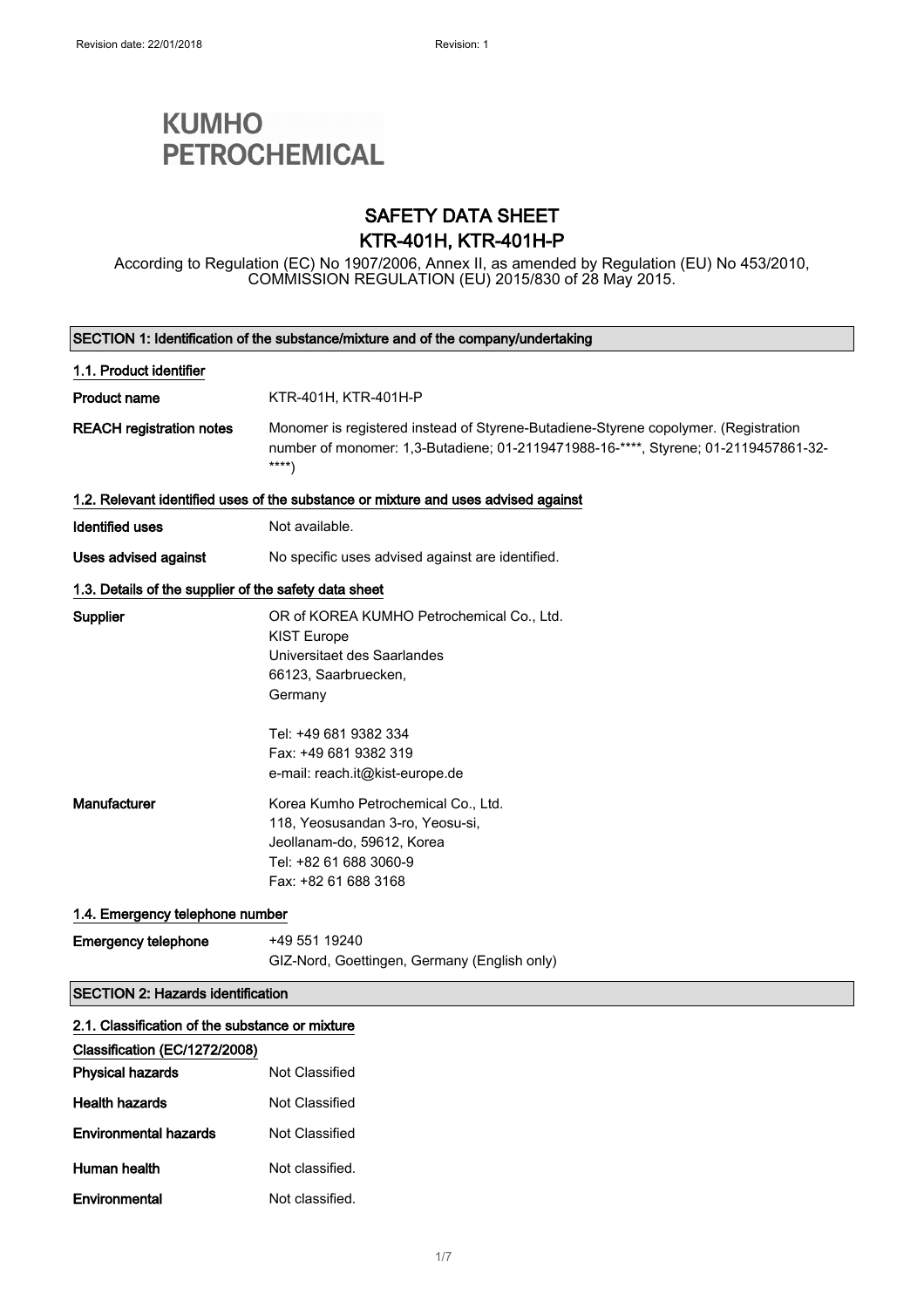| Physicochemical                                            | Not classified.                                                                                                                                                                                                                                                 |
|------------------------------------------------------------|-----------------------------------------------------------------------------------------------------------------------------------------------------------------------------------------------------------------------------------------------------------------|
| 2.2. Label elements                                        |                                                                                                                                                                                                                                                                 |
| <b>Hazard statements</b>                                   | <b>NC Not Classified</b>                                                                                                                                                                                                                                        |
| 2.3. Other hazards                                         |                                                                                                                                                                                                                                                                 |
| SECTION 3: Composition/information on ingredients          |                                                                                                                                                                                                                                                                 |
| 3.2. Mixtures                                              |                                                                                                                                                                                                                                                                 |
| <b>Styrene-Butadiene Copolymer</b>                         | 98-99 %                                                                                                                                                                                                                                                         |
| CAS number: 9003-55-8                                      |                                                                                                                                                                                                                                                                 |
| Classification<br>Not Classified                           |                                                                                                                                                                                                                                                                 |
| Additives                                                  | $1 - 2%$                                                                                                                                                                                                                                                        |
| $CAS$ number: $-$                                          |                                                                                                                                                                                                                                                                 |
| Classification<br>Not Classified                           |                                                                                                                                                                                                                                                                 |
|                                                            | The full text for all hazard statements is displayed in Section 16.                                                                                                                                                                                             |
| <b>SECTION 4: First aid measures</b>                       |                                                                                                                                                                                                                                                                 |
| 4.1. Description of first aid measures                     |                                                                                                                                                                                                                                                                 |
| General information                                        | Get medical attention.                                                                                                                                                                                                                                          |
| Inhalation                                                 | Move affected person to fresh air and keep warm and at rest in a position comfortable for<br>breathing. When breathing is difficult, properly trained personnel may assist affected person<br>by administering oxygen. Rinse nose, mouth and throat with water. |
| Ingestion                                                  | Rinse mouth. Do not induce vomiting unless under the direction of a qualified medical<br>professional or poison control center.                                                                                                                                 |
| Skin contact                                               | Remove contaminated clothing and rinse skin thoroughly with water. Wash contaminated<br>clothing before reuse.                                                                                                                                                  |
| Eye contact                                                | Do not rub eye. Remove any contact lenses and open eyelids wide apart. Continue to rinse<br>for at least 15 minutes. Continue to rinse for at least 15 minutes.                                                                                                 |
|                                                            | 4.2. Most important symptoms and effects, both acute and delayed                                                                                                                                                                                                |
| <b>General information</b>                                 | Steam of the product may cause eye and respiratory irritation.                                                                                                                                                                                                  |
|                                                            | 4.3. Indication of any immediate medical attention and special treatment needed                                                                                                                                                                                 |
| Notes for the doctor                                       | Treatment may vary with condition of victim and specifics of incident.                                                                                                                                                                                          |
| <b>SECTION 5: Firefighting measures</b>                    |                                                                                                                                                                                                                                                                 |
| 5.1. Extinguishing media                                   |                                                                                                                                                                                                                                                                 |
| Suitable extinguishing media                               | Water. Foam. Carbon dioxide (CO2). Dry chemicals.                                                                                                                                                                                                               |
| Unsuitable extinguishing<br>media                          | Do not use water jet as an extinguisher, as this will spread the fire.                                                                                                                                                                                          |
| 5.2. Special hazards arising from the substance or mixture |                                                                                                                                                                                                                                                                 |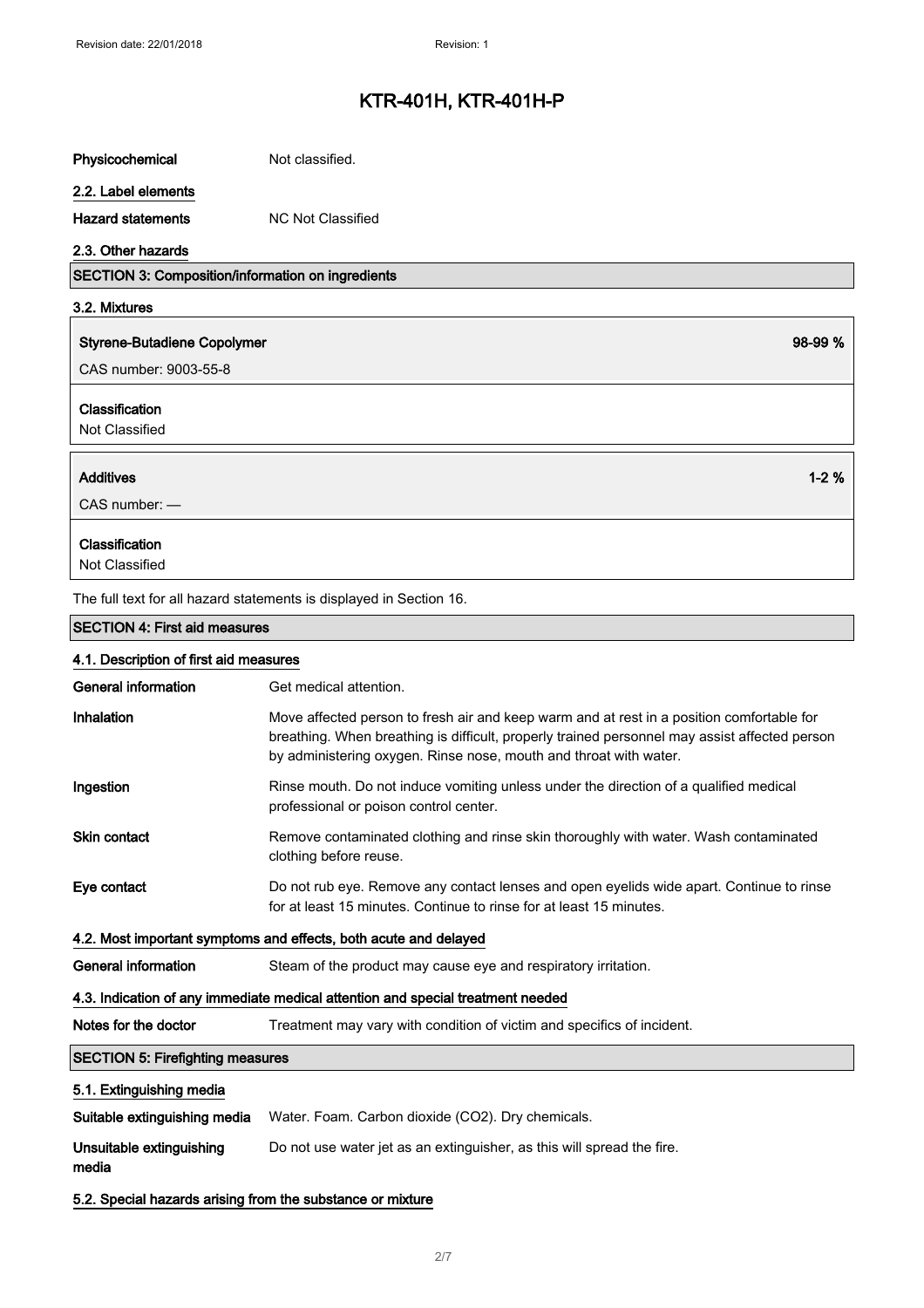| Specific hazards                                          | Dust may form explosive mixture with air. May explode when heated or when exposed to<br>flames or sparks.                                                                                                                                                                                                                                                                                                                                                                             |
|-----------------------------------------------------------|---------------------------------------------------------------------------------------------------------------------------------------------------------------------------------------------------------------------------------------------------------------------------------------------------------------------------------------------------------------------------------------------------------------------------------------------------------------------------------------|
| <b>Hazardous combustion</b><br>products                   | Oxides of carbon. Thermal decomposition or combustion may liberate carbon oxides and<br>other toxic gases or vapours.                                                                                                                                                                                                                                                                                                                                                                 |
| 5.3. Advice for firefighters                              |                                                                                                                                                                                                                                                                                                                                                                                                                                                                                       |
| Protective actions during<br>firefighting                 | Keep up-wind to avoid fumes. Move containers from fire area if it can be done without risk.<br>Cool containers exposed to flames with water until well after the fire is out. Fight advanced or<br>massive fires from safe distance or protected location. Withdraw immediately in case of rising<br>sound from venting safety device or any discoloration of tanks due to fire. Avoid inhalation of<br>materials or combustion by-products. Contain and collect extinguishing water. |
| <b>SECTION 6: Accidental release measures</b>             |                                                                                                                                                                                                                                                                                                                                                                                                                                                                                       |
|                                                           | 6.1. Personal precautions, protective equipment and emergency procedures                                                                                                                                                                                                                                                                                                                                                                                                              |
| <b>Personal precautions</b>                               | Wear protective clothing as described in Section 8 of this safety data sheet. Avoid heat,<br>flames and other sources of ignition. Keep upwind. Do not handle broken packages without<br>protective equipment. Use vapour suppression foam to reduce vapour. Stop leak if possible<br>without risk. Avoid contact with skin and eyes.                                                                                                                                                 |
| 6.2. Environmental precautions                            |                                                                                                                                                                                                                                                                                                                                                                                                                                                                                       |
| <b>Environmental precautions</b>                          | Prevent run-off from entering ground, storm sewers and ditches which lead to natural<br>waterways. If large spills, call emergency services to get advice.                                                                                                                                                                                                                                                                                                                            |
| 6.3. Methods and material for containment and cleaning up |                                                                                                                                                                                                                                                                                                                                                                                                                                                                                       |
| Methods for cleaning up                                   | Avoid lowland and keep upwind. Collect spilled material in appropriate container for disposal.<br>Dispose of contents/containers in accordance with local/regional/national/international<br>regulations. Collect spillage with a shovel and broom, or similar and reuse, if possible.                                                                                                                                                                                                |
| 6.4. Reference to other sections                          |                                                                                                                                                                                                                                                                                                                                                                                                                                                                                       |
| Reference to other sections                               | For personal protection, see Section 8. For waste disposal, see section 13.                                                                                                                                                                                                                                                                                                                                                                                                           |
| <b>SECTION 7: Handling and storage</b>                    |                                                                                                                                                                                                                                                                                                                                                                                                                                                                                       |
| 7.1. Precautions for safe handling                        |                                                                                                                                                                                                                                                                                                                                                                                                                                                                                       |
| <b>Usage precautions</b>                                  | Wear protective clothing as described in Section 8 of this safety data sheet. Provide adequate<br>ventilation. Avoid contact with skin and eyes. Avoid heat, flames and other sources of ignition.<br>Avoid generation and spreading of dust. Avoid above 316 °C. Avoid inhalation of dust.<br>Storage tanks and other containers must be earthed. Do not act pressure, cutting, welding,<br>soldering, drilling, grinding, etc.                                                      |
|                                                           | 7.2. Conditions for safe storage, including any incompatibilities                                                                                                                                                                                                                                                                                                                                                                                                                     |
| <b>Storage precautions</b>                                | Store and handle in accordance with all current regulations and standards. Store in tightly-<br>closed, original container in a dry and cool place. Keep container tightly closed. Protect<br>against direct sunlight. Avoid above 49 °C.                                                                                                                                                                                                                                             |
| 7.3. Specific end use(s)                                  |                                                                                                                                                                                                                                                                                                                                                                                                                                                                                       |
| Specific end use(s)                                       | Not available.                                                                                                                                                                                                                                                                                                                                                                                                                                                                        |
| <b>SECTION 8: Exposure Controls/personal protection</b>   |                                                                                                                                                                                                                                                                                                                                                                                                                                                                                       |
| 8.1. Control parameters                                   |                                                                                                                                                                                                                                                                                                                                                                                                                                                                                       |
| Occupational exposure limits<br><b>ACGIH</b>              |                                                                                                                                                                                                                                                                                                                                                                                                                                                                                       |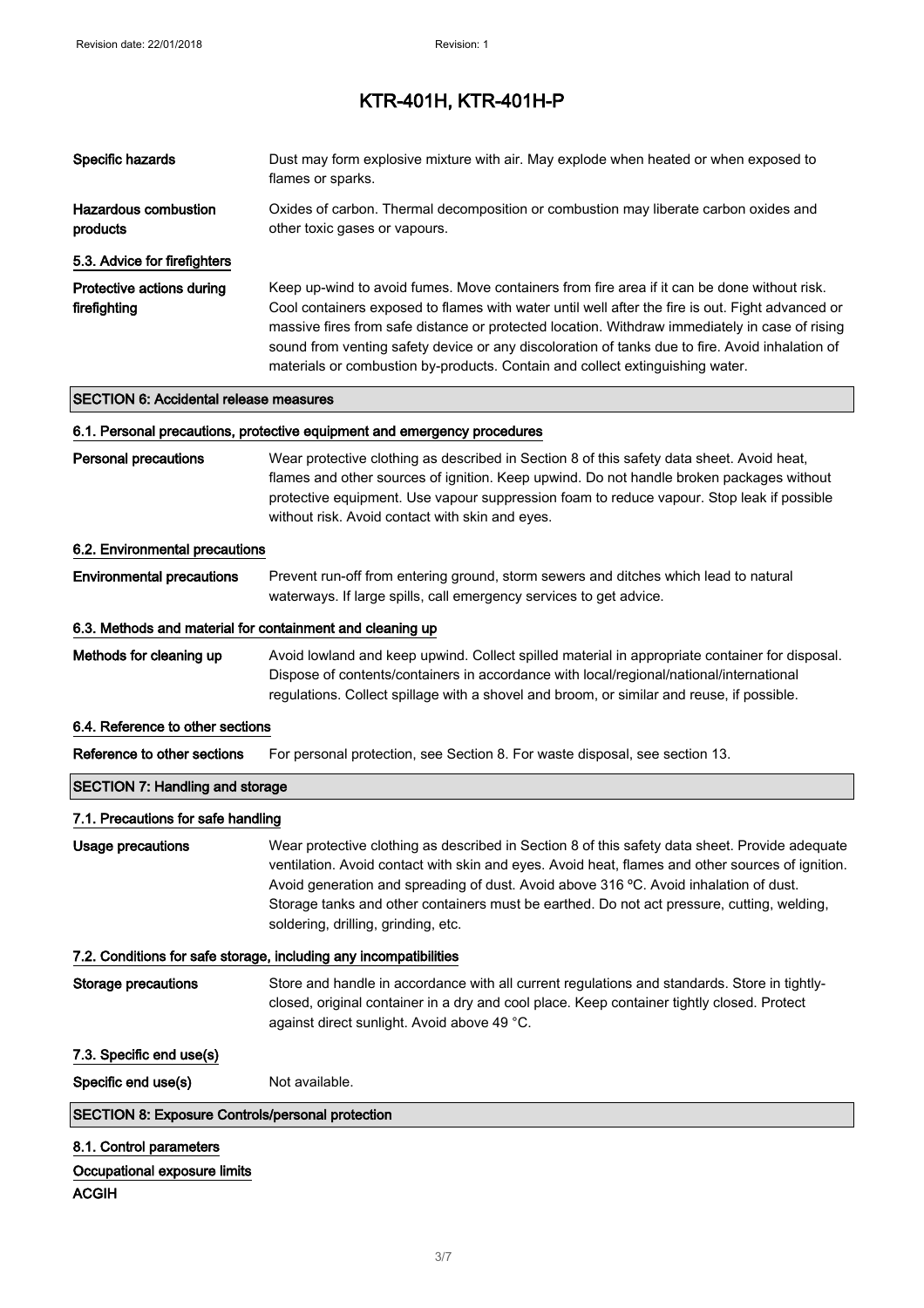Ingredient comments No exposure limits known for ingredient(s).

### 8.2. Exposure controls

Protective equipment





| Appropriate engineering<br>controls | Provide adequate general and local exhaust ventilation.                                                                                                                   |
|-------------------------------------|---------------------------------------------------------------------------------------------------------------------------------------------------------------------------|
| Eye/face protection                 | Wear safety glasses with side-shields conforming to EN166.                                                                                                                |
| Hand protection                     | Wear suitable gloves.                                                                                                                                                     |
| Other skin and body<br>protection   | Wear appropriate chemical registant clothing.                                                                                                                             |
| Hygiene measures                    | Use engineering controls to reduce air contamination to permissible exposure level. Provide<br>eyewash station and safety shower. Wash hands after handling.              |
| <b>Respiratory protection</b>       | Under frequent use or heavy exposure, respiratory protection may be needed. Where<br>protection from nuisance levels of dust are desired, use type P1 (EN 143) dust mask. |

### SECTION 9: Physical and Chemical Properties

| 9.1. Information on basic physical and chemical properties |                      |
|------------------------------------------------------------|----------------------|
| Appearance                                                 | Pellets, Powder.     |
| Colour                                                     | White.               |
| Odour                                                      | Odourless.           |
| pH                                                         | Not available.       |
| <b>Melting point</b>                                       | Not available.       |
| Initial boiling point and range                            | Not available.       |
| Flash point                                                | Not available.       |
| <b>Evaporation rate</b>                                    | Not available.       |
| Vapour pressure                                            | Not available.       |
| Vapour density                                             | Not available.       |
| <b>Relative density</b>                                    | $0.94 \ @ ^{\circ}C$ |
| Solubility(ies)                                            | Insoluble in water.  |
| <b>Partition coefficient</b>                               | Not available.       |
| Auto-ignition temperature                                  | Not available.       |
| <b>Decomposition Temperature</b>                           | Not available.       |
| <b>Viscosity</b>                                           | Not available.       |
| <b>Oxidising properties</b>                                | Not available.       |
| 9.2. Other information                                     |                      |
| Molecular weight                                           | Not available.       |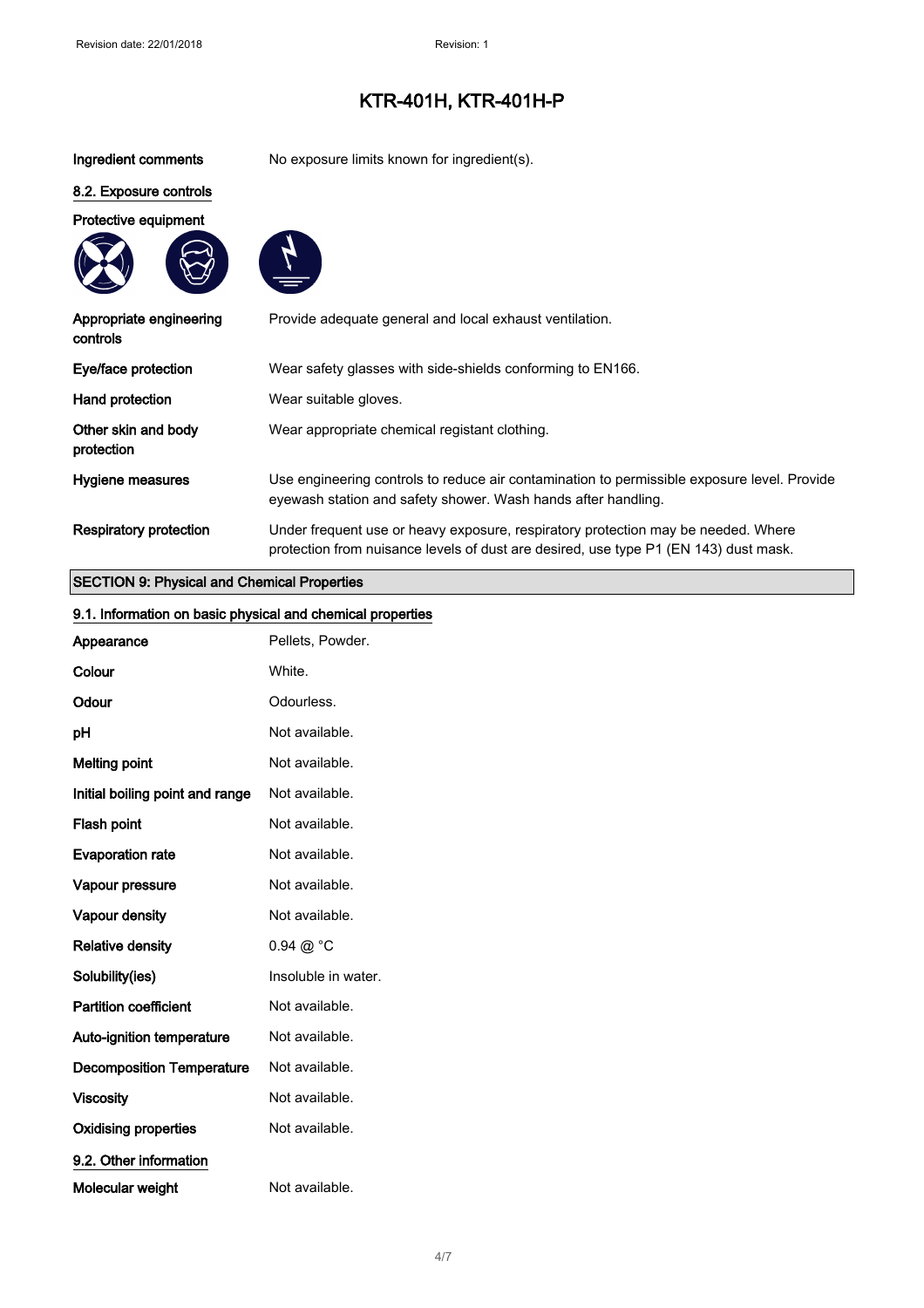| <b>SECTION 10: Stability and reactivity</b>                         |                                                                                                                                                |  |  |
|---------------------------------------------------------------------|------------------------------------------------------------------------------------------------------------------------------------------------|--|--|
| 10.1. Reactivity                                                    |                                                                                                                                                |  |  |
| Reactivity                                                          | Not available.                                                                                                                                 |  |  |
| 10.2. Chemical stability                                            |                                                                                                                                                |  |  |
| <b>Stability</b>                                                    | Stable at normal ambient temperatures and when used as recommended. Avoid above 316<br>°C.                                                     |  |  |
| 10.3. Possibility of hazardous reactions                            |                                                                                                                                                |  |  |
| Possibility of hazardous<br>reactions                               | Will not occur.                                                                                                                                |  |  |
| 10.4. Conditions to avoid                                           |                                                                                                                                                |  |  |
| Conditions to avoid                                                 | Avoid heat, flames and other sources of ignition. Avoid contact with incompatible materials.                                                   |  |  |
| 10.5. Incompatible materials                                        |                                                                                                                                                |  |  |
| Materials to avoid                                                  | Strong oxidising agents. Halogen compounds. Halogens. Caustics. Acids and bases.                                                               |  |  |
| 10.6. Hazardous decomposition products                              |                                                                                                                                                |  |  |
| Hazardous decomposition<br>products                                 | Hazardous decomposition/Combustion products or by-products: Carbon oxides and Nitrogen<br>oxides. Smoke. Hydrocarbons. Hydrogen cyanide (HCN). |  |  |
| <b>SECTION 11: Toxicological information</b>                        |                                                                                                                                                |  |  |
| 11.1. Information on toxicological effects                          |                                                                                                                                                |  |  |
| Acute toxicity - oral                                               |                                                                                                                                                |  |  |
| Notes (oral LD <sub>50</sub> )                                      | Not available.                                                                                                                                 |  |  |
| Acute toxicity - dermal<br>Notes (dermal LD <sub>50</sub> )         | Not available.                                                                                                                                 |  |  |
| Acute toxicity - inhalation<br>Notes (inhalation LC <sub>50</sub> ) | Not available.                                                                                                                                 |  |  |
| Skin corrosion/irritation<br>Animal data                            | Not available.                                                                                                                                 |  |  |
| Serious eye damage/irritation<br>Serious eye damage/irritation      | Not available.                                                                                                                                 |  |  |
| Germ cell mutagenicity                                              |                                                                                                                                                |  |  |
| Genotoxicity - in vitro                                             | Not available.                                                                                                                                 |  |  |
| Genotoxicity - in vivo                                              | Not available.                                                                                                                                 |  |  |
| Carcinogenicity<br>Carcinogenicity                                  | Not available. Butadiene Styrene : IARC group 3                                                                                                |  |  |
| Reproductive toxicity<br>Reproductive toxicity - fertility          | Not available.                                                                                                                                 |  |  |
| Reproductive toxicity -<br>development                              | Not available.                                                                                                                                 |  |  |
| Specific target organ toxicity - single exposure                    |                                                                                                                                                |  |  |
| STOT - single exposure                                              | Not available.                                                                                                                                 |  |  |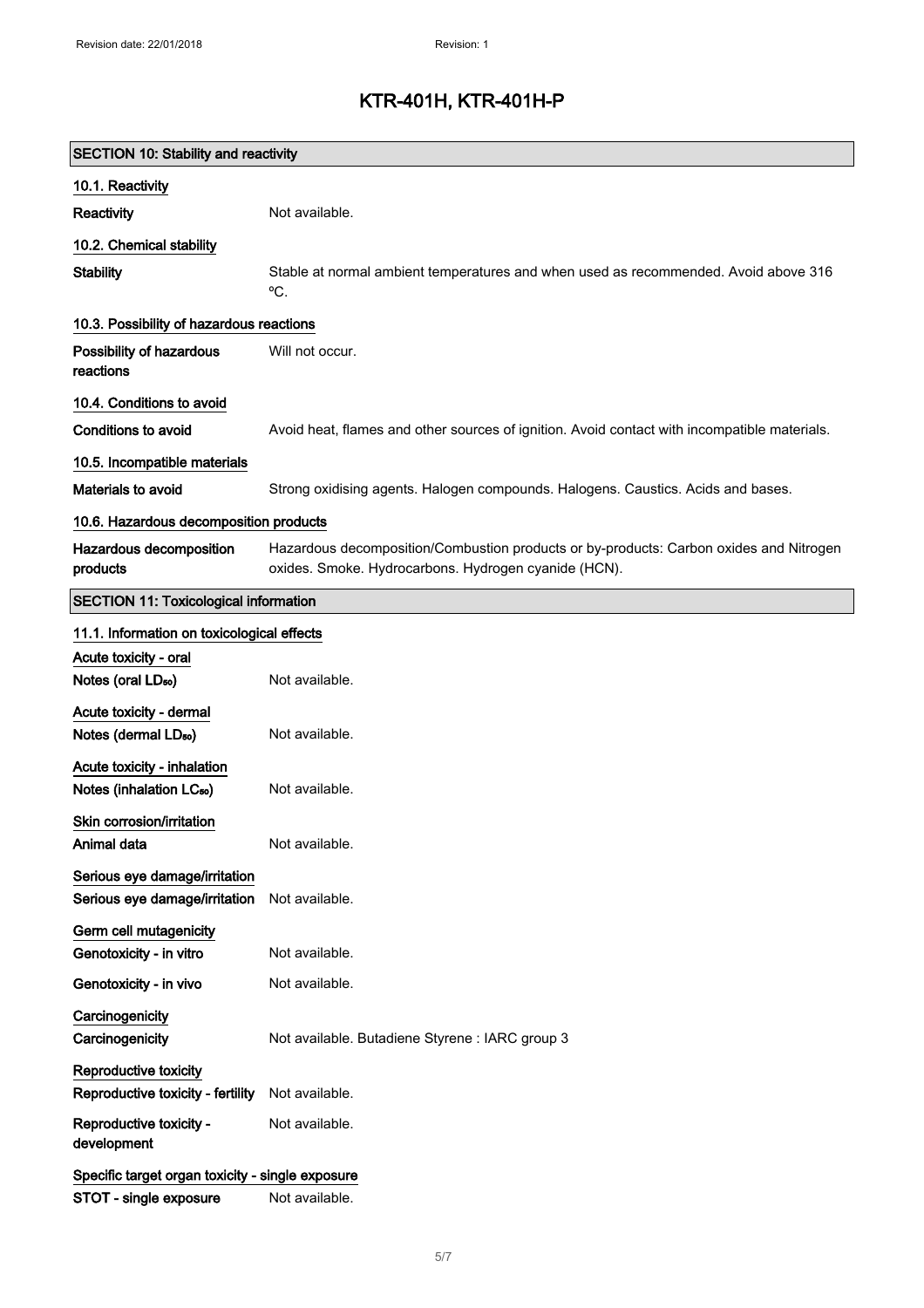| STOT - repeated exposure                           | Not available.                                                                                                                                                                                                                                     |  |  |
|----------------------------------------------------|----------------------------------------------------------------------------------------------------------------------------------------------------------------------------------------------------------------------------------------------------|--|--|
| <b>SECTION 12: Ecological Information</b>          |                                                                                                                                                                                                                                                    |  |  |
| Ecotoxicity                                        | There are no data on the ecotoxicity of this product.                                                                                                                                                                                              |  |  |
| 12.1. Toxicity                                     |                                                                                                                                                                                                                                                    |  |  |
| Acute toxicity - fish                              | Not available.                                                                                                                                                                                                                                     |  |  |
| Acute toxicity - aquatic<br>invertebrates          | Not available.                                                                                                                                                                                                                                     |  |  |
| Acute toxicity - aquatic plants                    | Not available.                                                                                                                                                                                                                                     |  |  |
| Acute toxicity -<br>microorganisms                 | Not available.                                                                                                                                                                                                                                     |  |  |
| Acute toxicity - terrestrial                       | Not available.                                                                                                                                                                                                                                     |  |  |
| Chronic toxicity - fish early life<br>stage        | Not available.                                                                                                                                                                                                                                     |  |  |
| Short term toxicity - embryo<br>and sac fry stages | Not available.                                                                                                                                                                                                                                     |  |  |
| Chronic toxicity - aquatic<br>invertebrates        | Not available.                                                                                                                                                                                                                                     |  |  |
| 12.2. Persistence and degradability                |                                                                                                                                                                                                                                                    |  |  |
| Persistence and degradability Not available.       |                                                                                                                                                                                                                                                    |  |  |
| Biodegradation                                     | Not available.                                                                                                                                                                                                                                     |  |  |
| 12.3. Bioaccumulative potential                    |                                                                                                                                                                                                                                                    |  |  |
| <b>Partition coefficient</b>                       | Not available.                                                                                                                                                                                                                                     |  |  |
| 12.4. Mobility in soil                             |                                                                                                                                                                                                                                                    |  |  |
| <b>Mobility</b>                                    | Not available.                                                                                                                                                                                                                                     |  |  |
| 12.5. Results of PBT and vPvB assessment           |                                                                                                                                                                                                                                                    |  |  |
| Results of PBT and vPvB<br>assessment              | This product does not contain any substances classified as PBT or vPvB.                                                                                                                                                                            |  |  |
| 12.6. Other adverse effects                        |                                                                                                                                                                                                                                                    |  |  |
| Other adverse effects                              | Not available.                                                                                                                                                                                                                                     |  |  |
| <b>SECTION 13: Disposal considerations</b>         |                                                                                                                                                                                                                                                    |  |  |
| 13.1. Waste treatment methods                      |                                                                                                                                                                                                                                                    |  |  |
| <b>General information</b>                         | Dispose of contents/containers in accordance with local/regional/national/international<br>regulations. Dispose of the waste by oneself or contact disposal company.                                                                               |  |  |
| <b>Disposal methods</b>                            | Waste is suitable for incineration. If the waste contains designated waste and difficult to<br>separate, incinerate it or reduce the volume following the similar way as incineration. If<br>applicable, pretreat waste with oil/water separation. |  |  |

### Specific target organ toxicity - repeated exposure

SECTION 14: Transport information